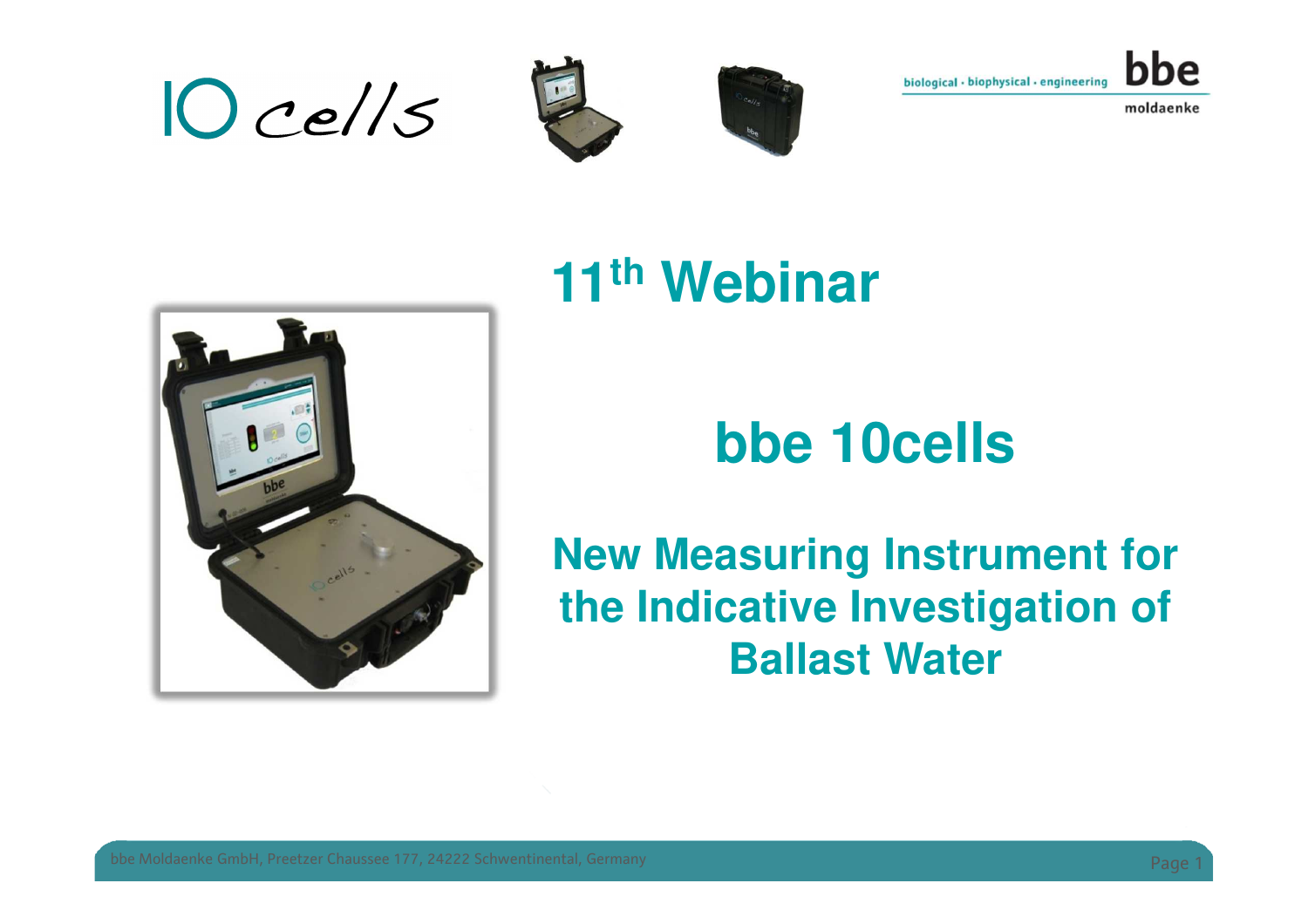







# **Webinar**



**Part 1 Measuring Principle and Handling 10 min**10 min **Part 2 Independent Studies 10 min**10 min **Part 3 Interview10 min**

> **FeedbackFollow up**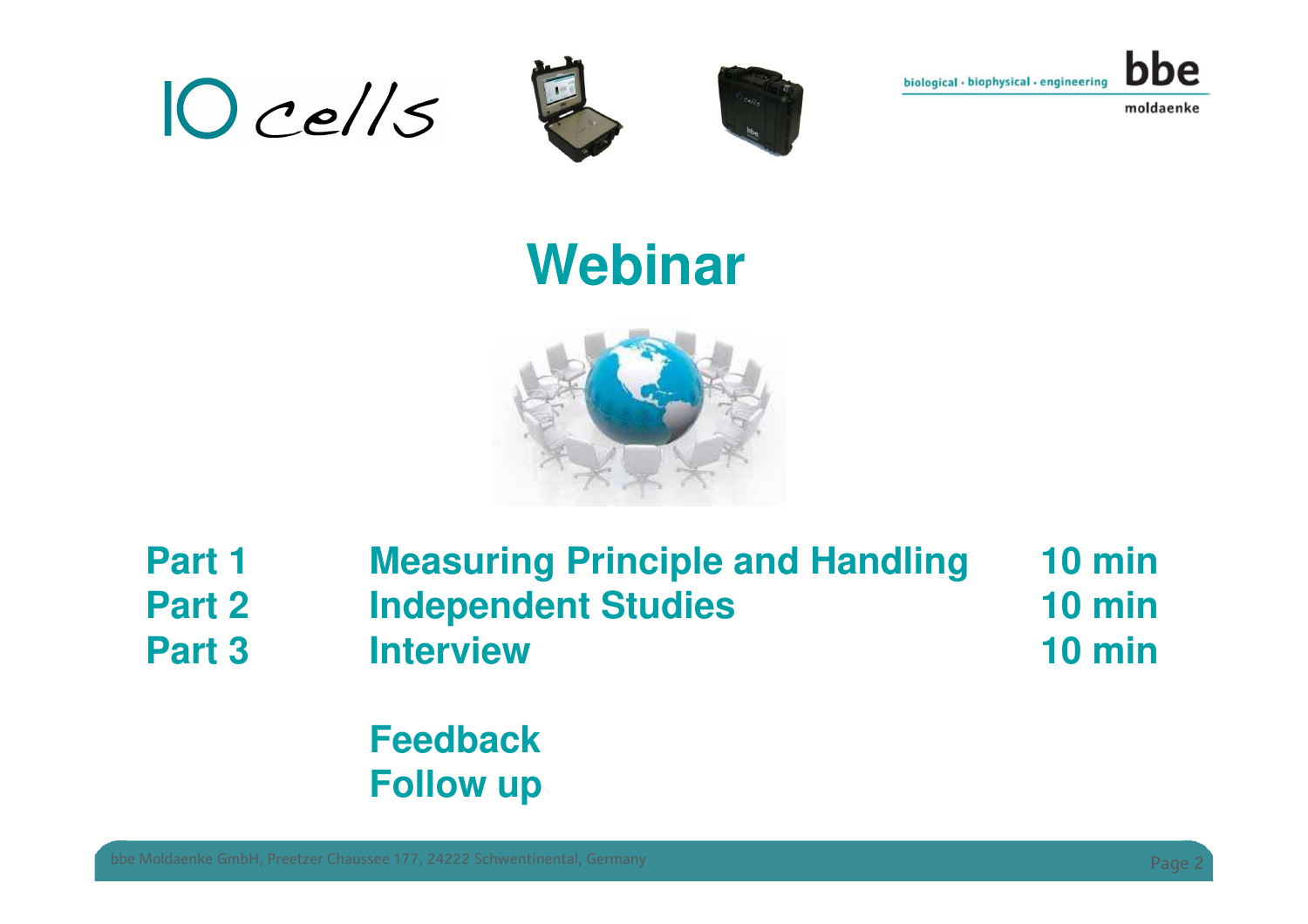







# **Welcome**



#### **Detlev Lohse Ylva Tischler**



#### **bbe Team**

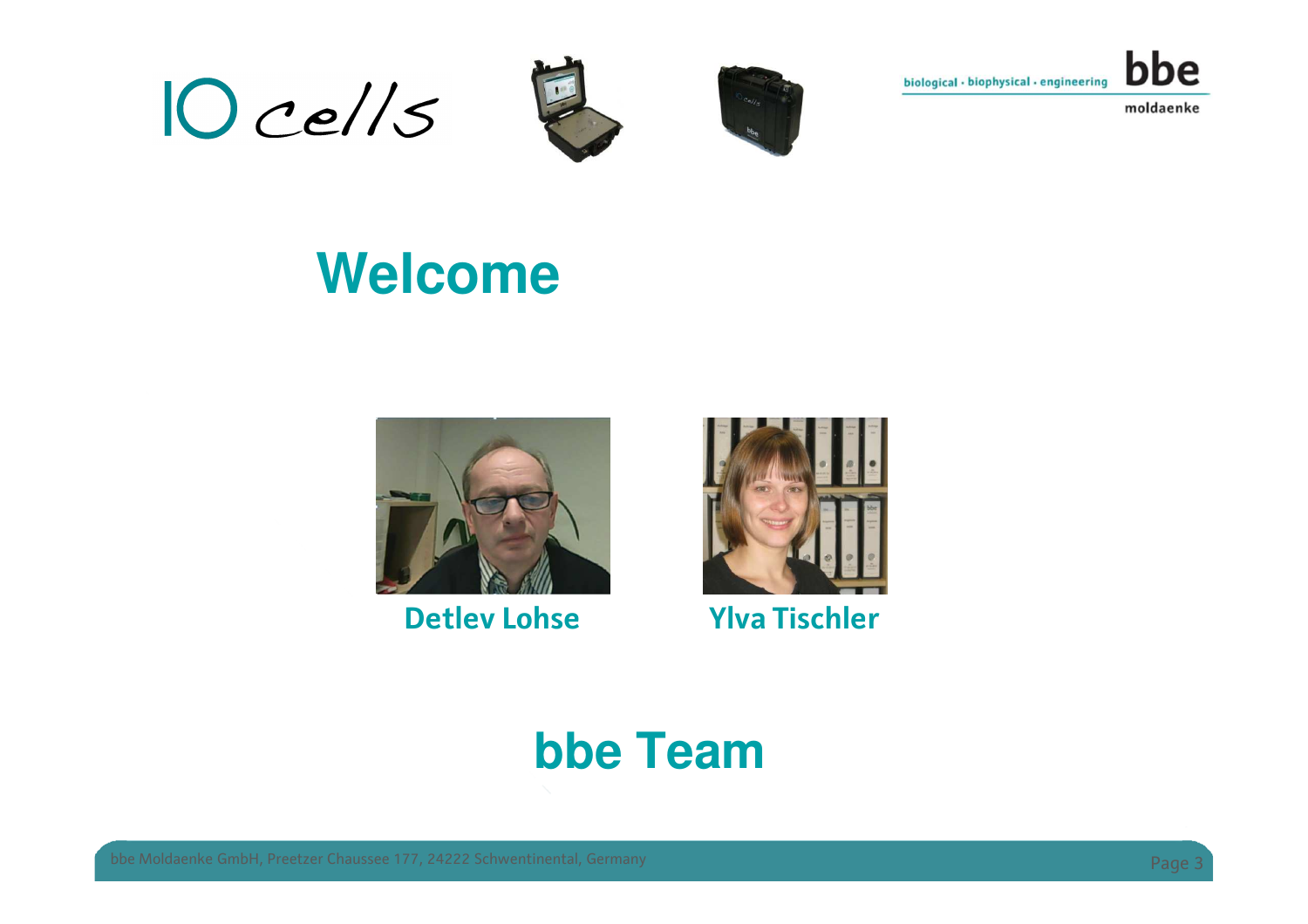







#### **The Need of Ballast Water**



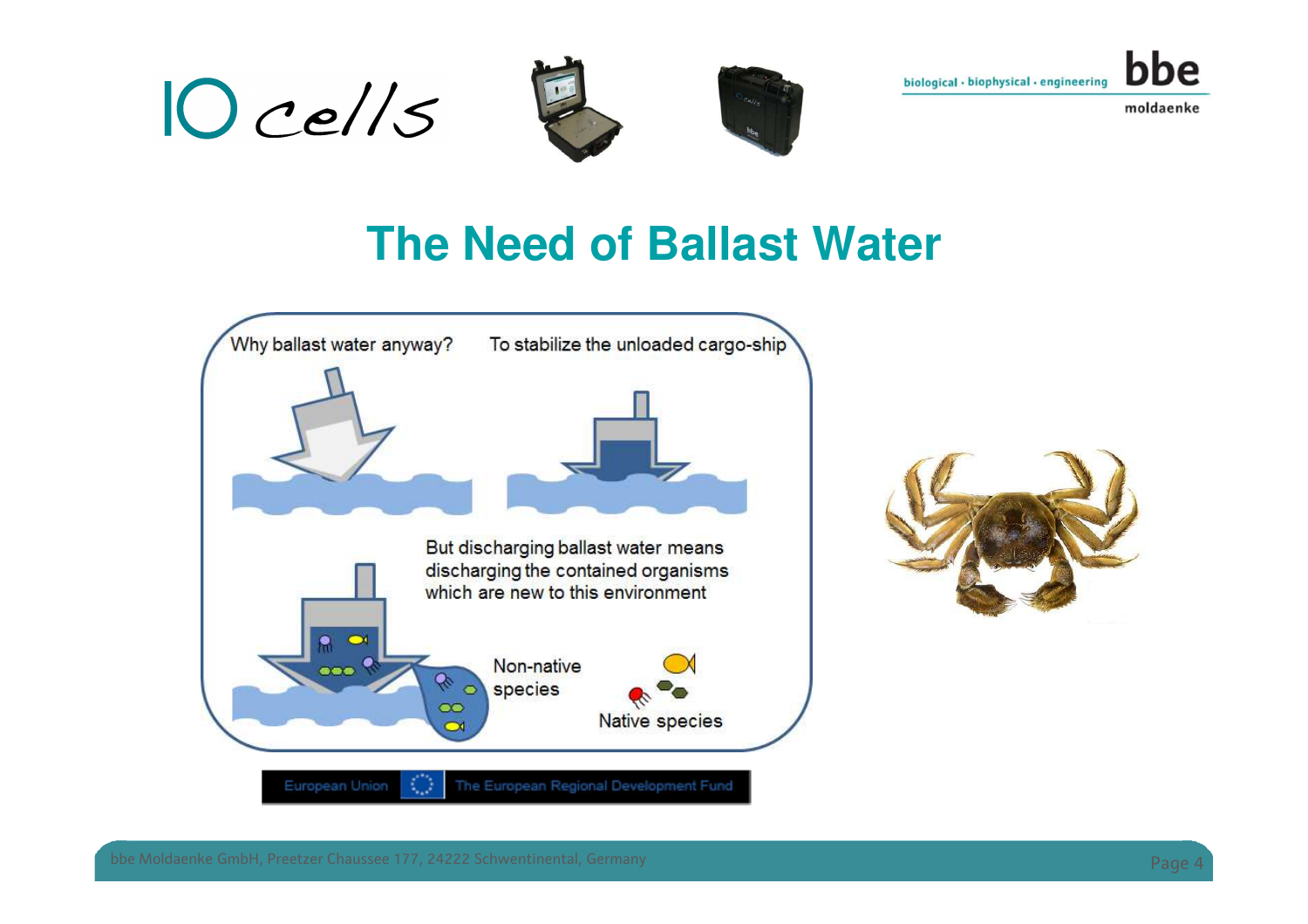







### **Regulatory Background**



**INTERNATIONAL MARITIME ORGANIZATION** 

International Convention for the Control and Management of Ships' Ballast Water and Sediments, 2004

Date of adoption 13 February 2004, London Status **ratified on 8th September 2016** 

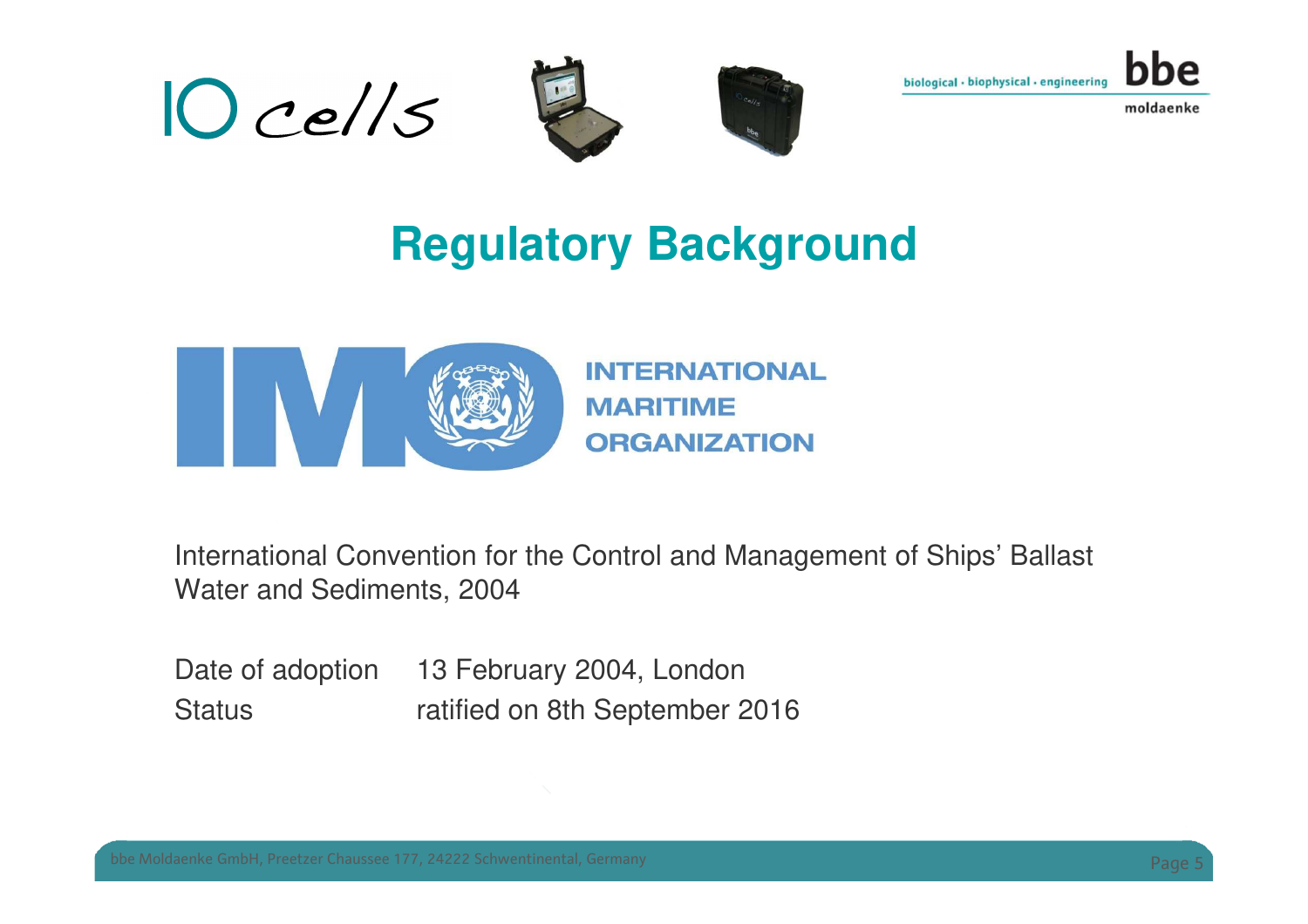







### **Regulatory Background**



**INTERNATIONAL MARITIME ORGANIZATION** 

The main requirement of the IMO convention:

 $\blacktriangleright$  Ballast water may only contain less than 10 living cells per ml in the size range of 10-50µm.

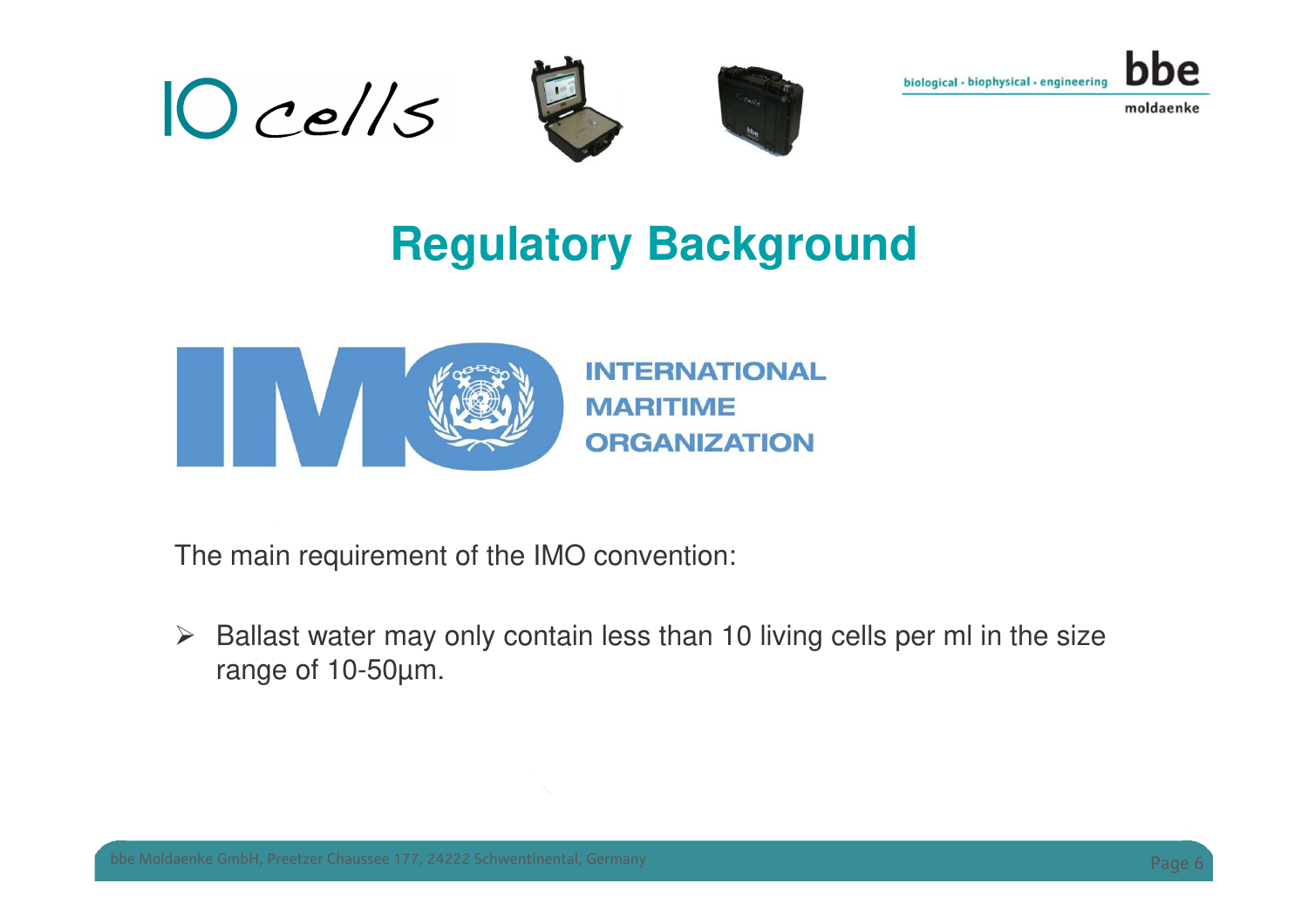







# **Advantages of the bbe 10cells**

- • Very sensitive:
	- oDetection limit: 1 living cell/ml
	- o10 times more sensitive than required by IMO
- •Measuring time less than 1 minute
- •Mobile use, easy handling and robust design
- •Without chemical pre-treatment
- •Sampling equipment: syringe, bbe filter kit
- •No maintenance, no cuvette to clean



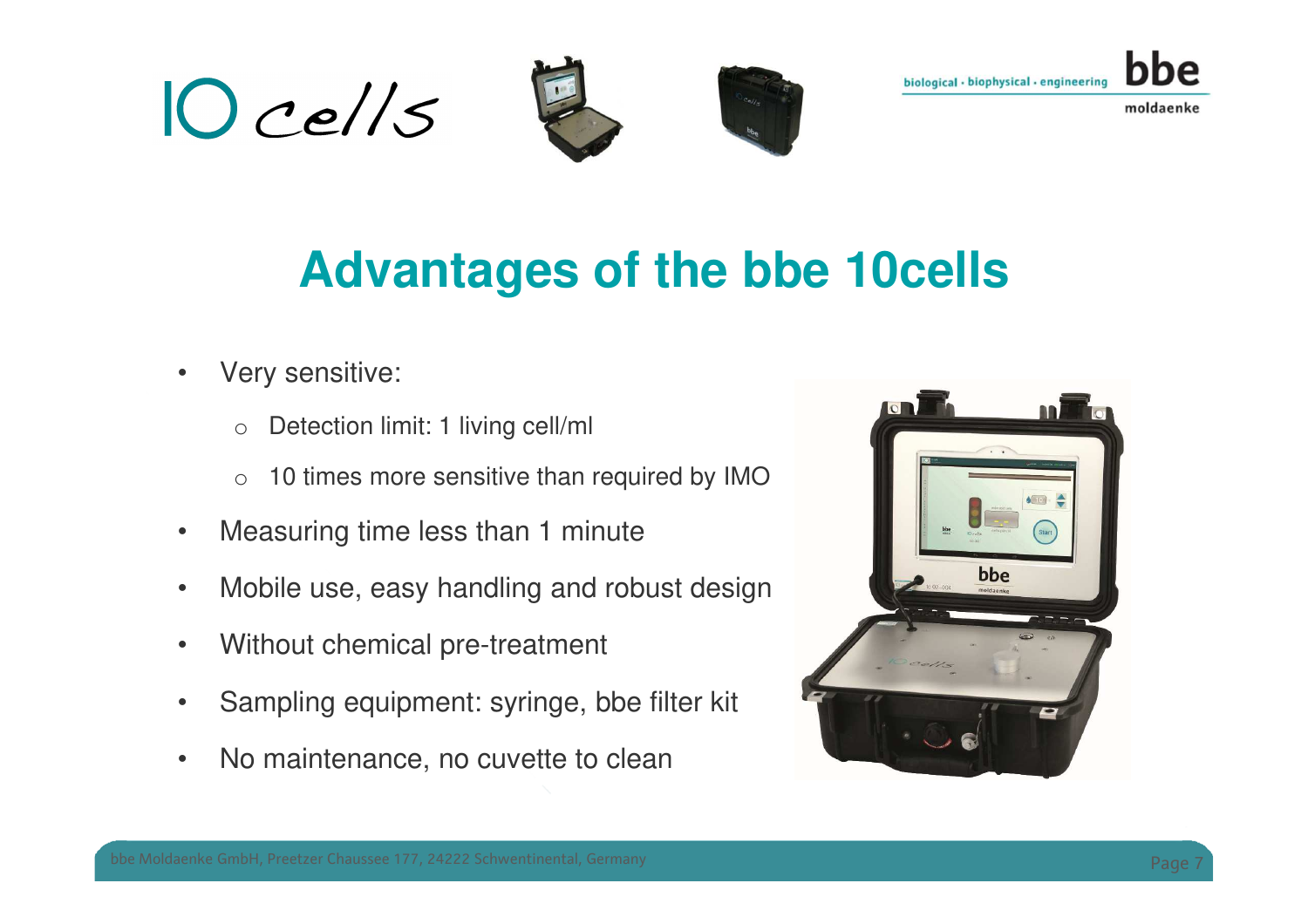







### **bbe 10cells - Measuring Principle**

- • The measuring principle based on chlorophyll fluorescence of microalgae cells in the size range of 10 to 50 µm.
- $\bullet$  Microalgae were chosen as indicative Organisms, because:
	- oA great amount of biomass in ballast water consists of algae and
	- $\circ$  Algae can be measured optically and quickly in an easy way.

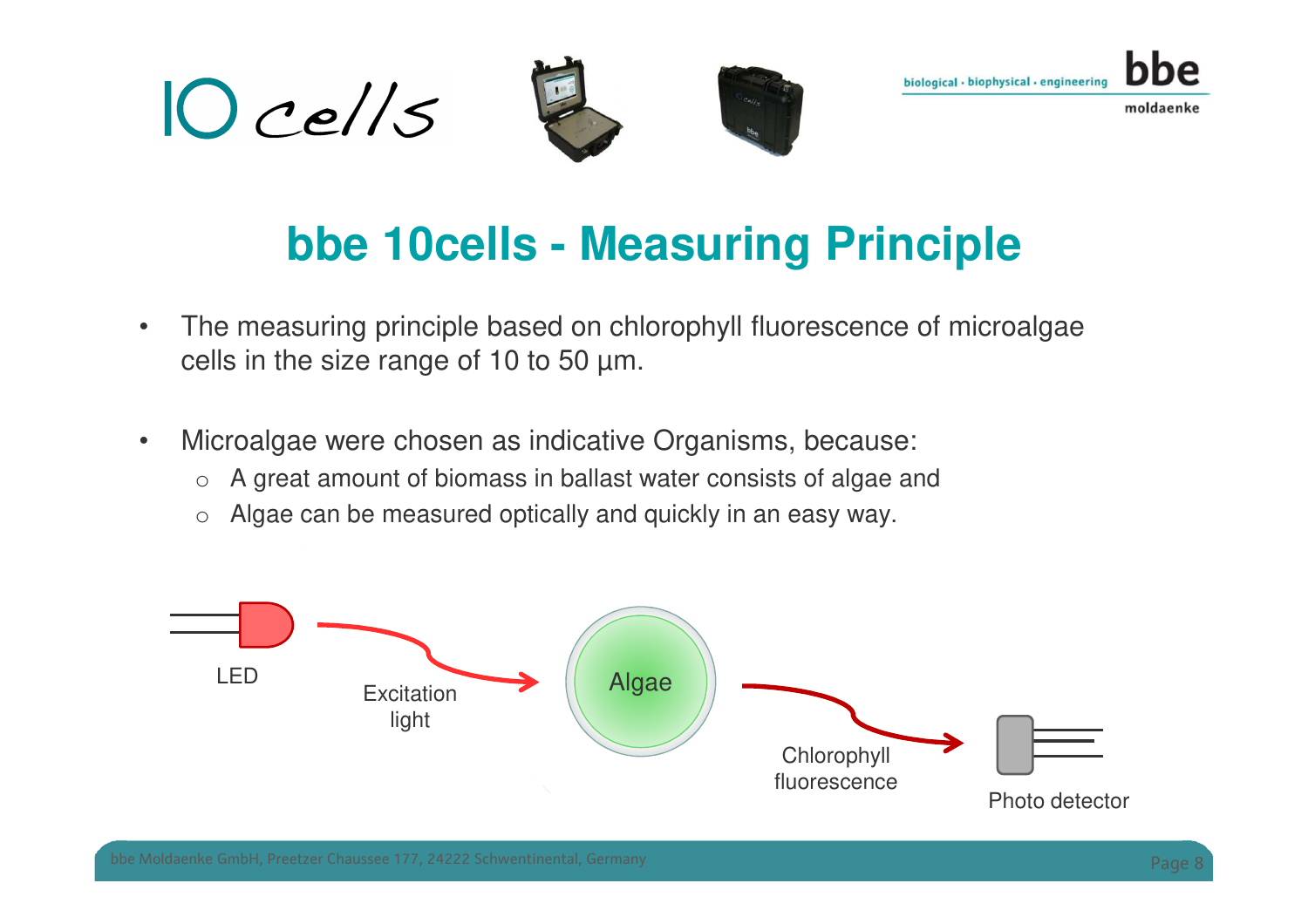







### **bbe 10cells - Handling**

- $\bullet$  Very sensitive field instrument to measure living algae cells in ballast water in a size range of 10 - 50 µm (IMO D2 compliance).
- $\bullet$  Handling:
	- o50 µm pre-filtration
	- o10 µm filtration
	- oMeasurement



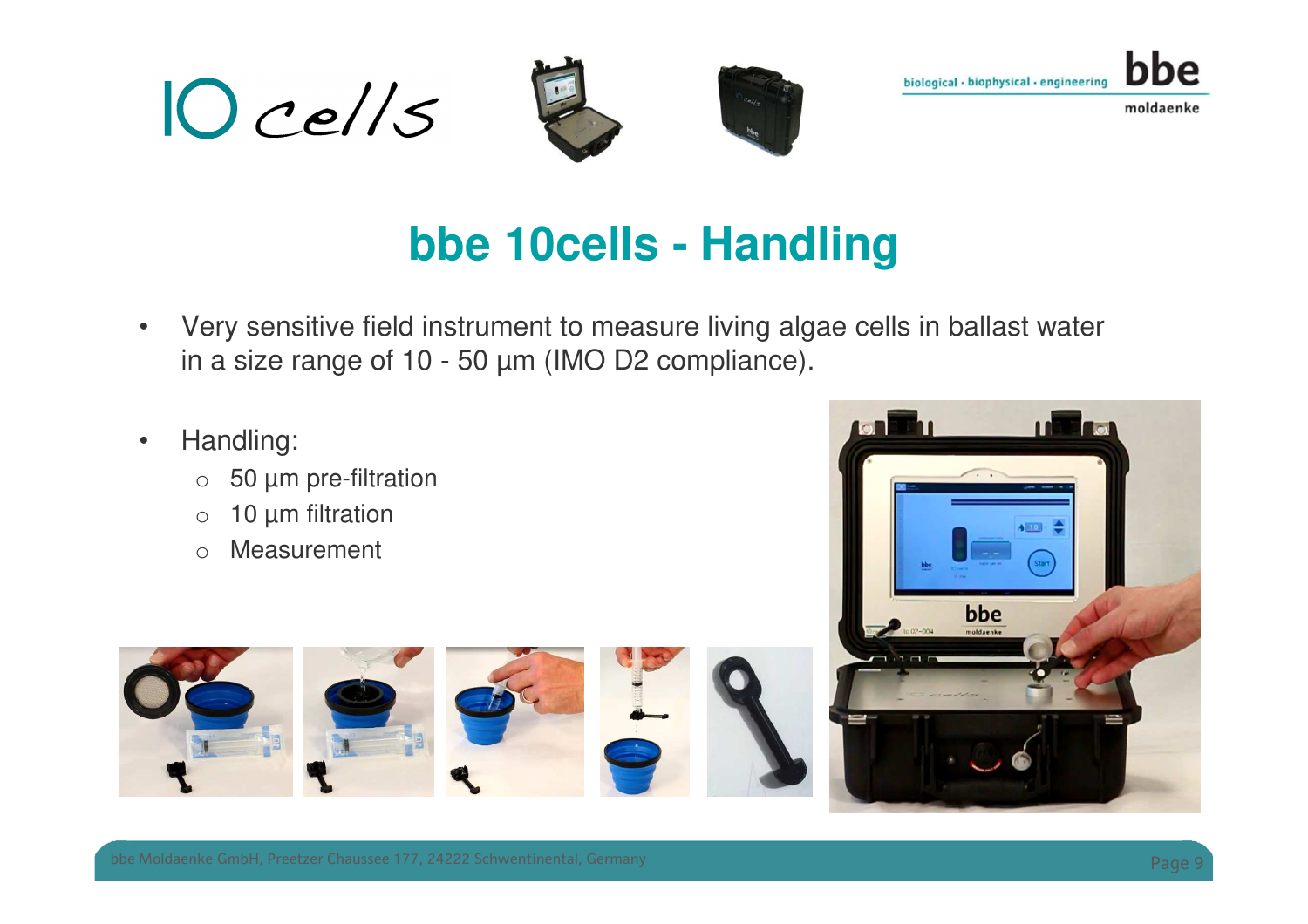







# **Expected Customers**

- • Producer of ballast water treatment systems
	- $\triangleright$  To check the own system during development
- • Ship owners
	- $\triangleright$  Fast test to check the ballast water
	- $\triangleright$  To be able to take steps to reduce ship lay time
- • Port authorities
	- Fast tool to control ships' ballast water

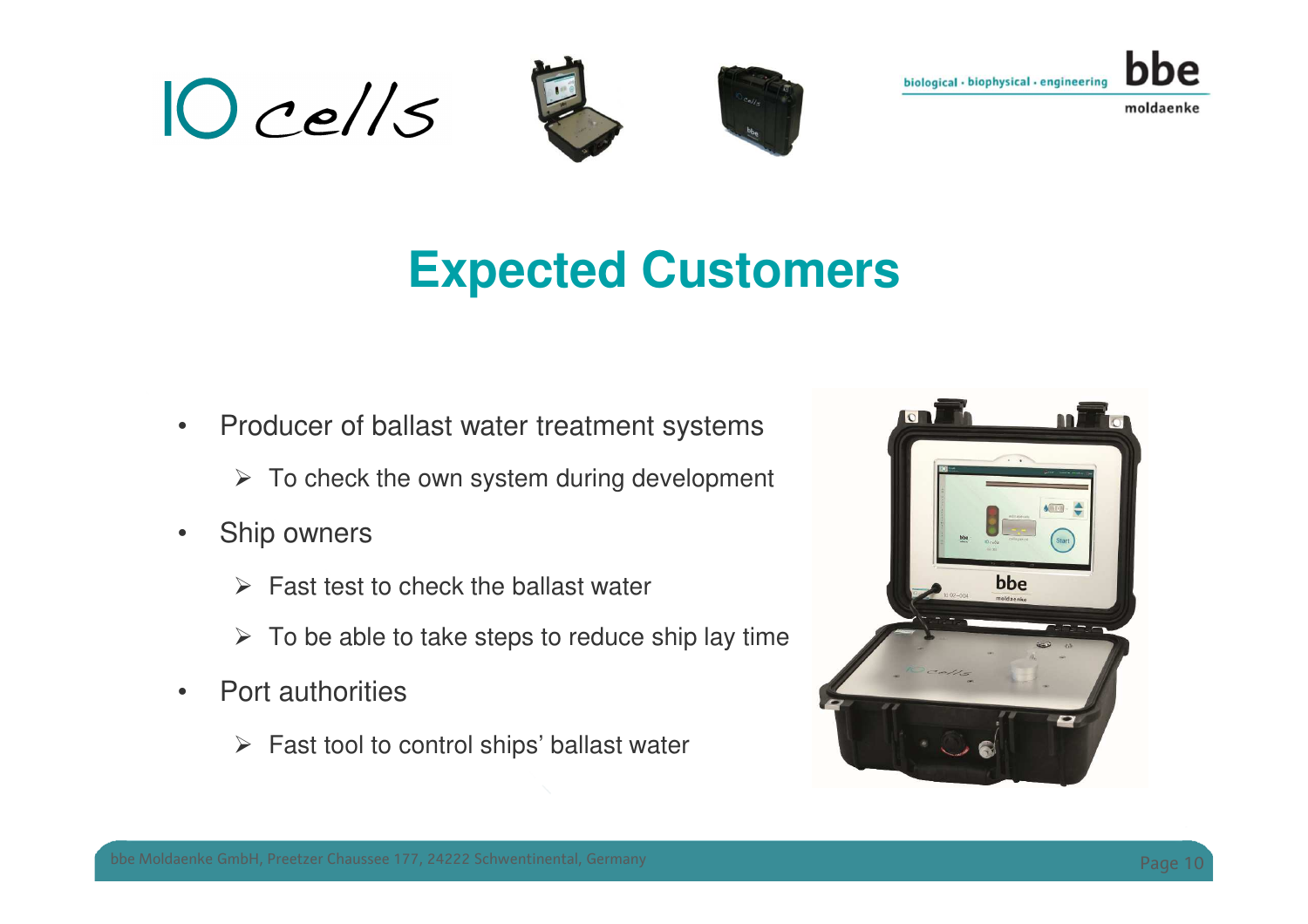







# **Part 2:Independent Studies with the 10cells**

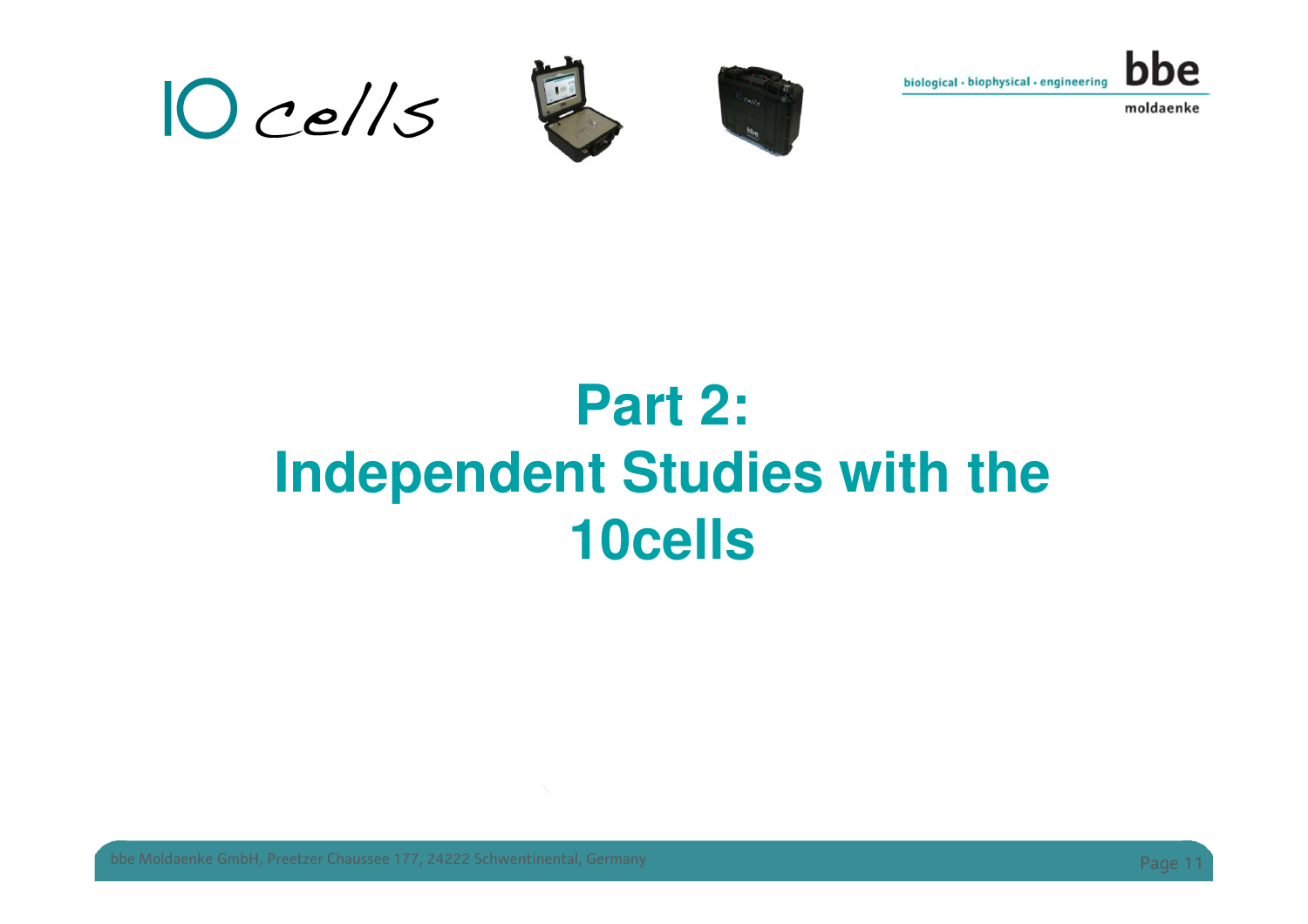

#### **Independent Studies of the Royal Netherlands Institute for Sea Research (NIOZ) about the Performance of the bbe 10cells**

NIOZ performed a number of tests with the bbe 10cells including:

- •Culture dilutions
- •Field studies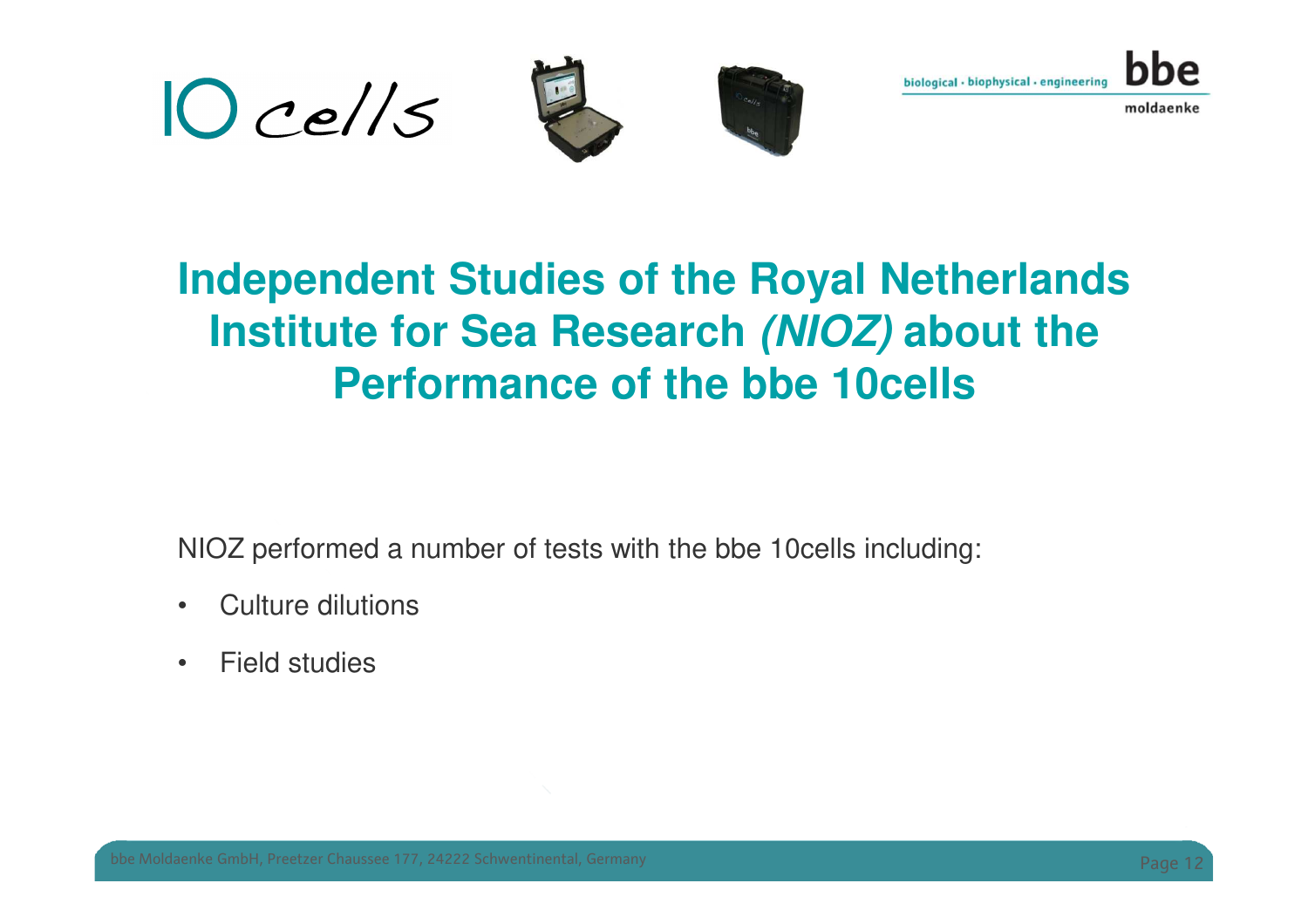

#### **Comparison of Microscope Counting andLiving Cell Measurements with the bbe 10cells**

- •Comparison of dilutions of Thalassiosira weissflogii cultures (diatom).
- • Reference method: microscope counting:
	- oThe cells were treated with a dye (FDA) which only colors living cells.
	- $\bigcap$ The amount of living cells (size range of 10-50  $\mu$ m) was determined using a counting chamber (SR) and an epifluorescence microscope.







SR: Sedgewick-Rafter; FDA: Fluorescein diacetate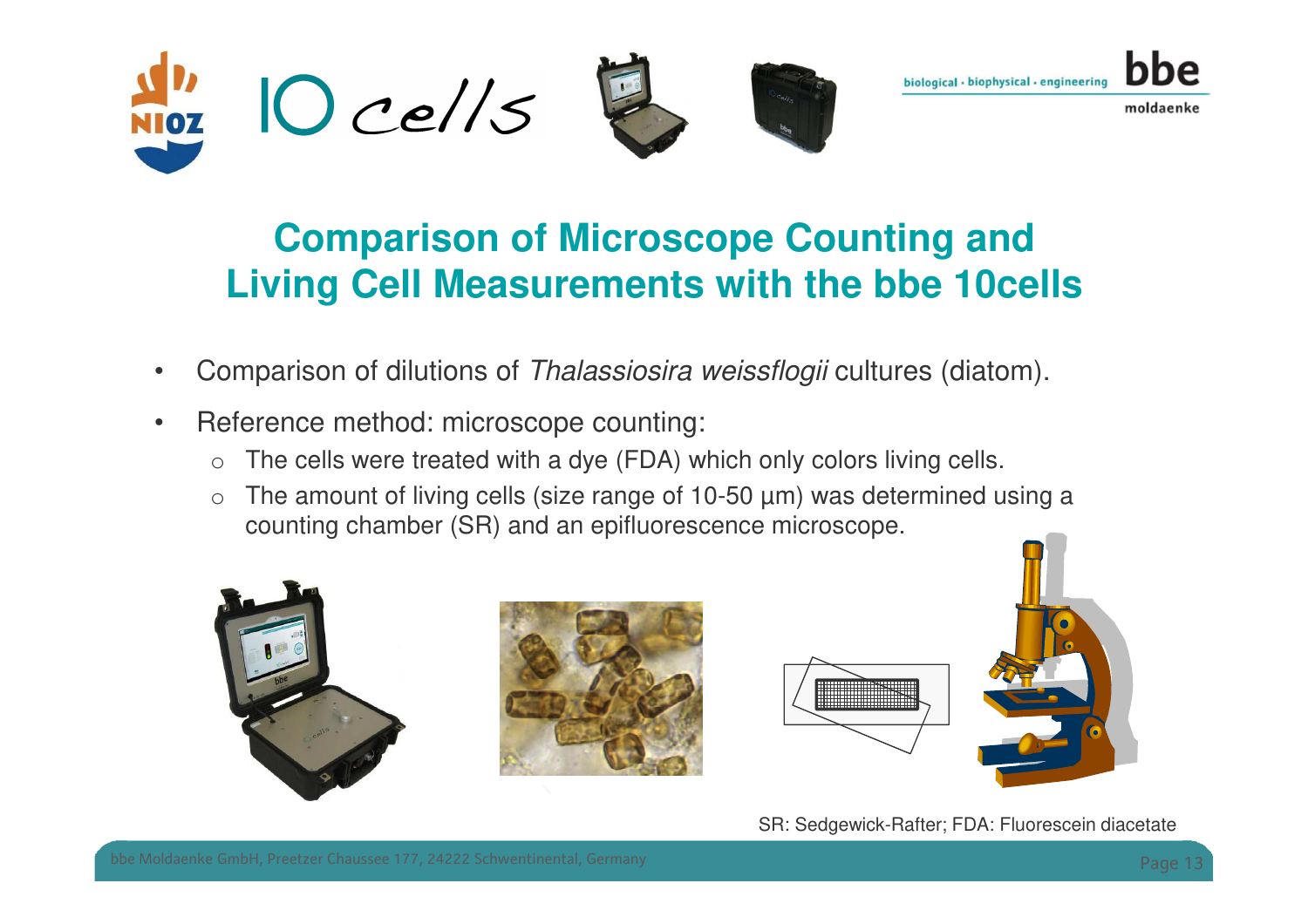

#### **Comparison of Microscope Counting andLiving Cell Measurements with the bbe 10cells**



The measuring results of the bbe 10cells correlate high-grade with those of the microscope cell counting.

> SR: Sedgewick-Rafter;FDA: Fluorescein diacetate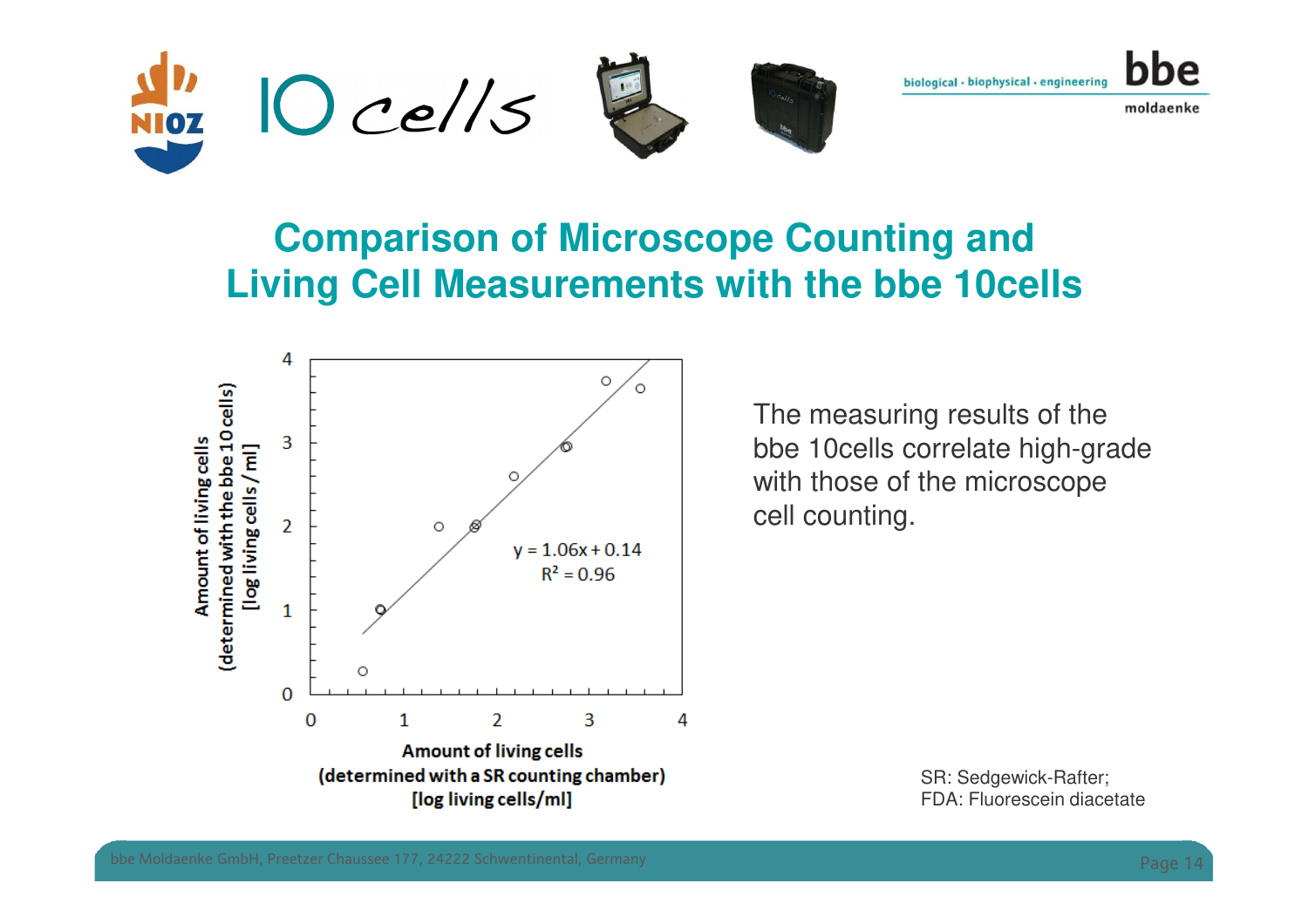

#### **Evaluation of the bbe 10cells usingNatural Water Samples (Marine and Fresh Water)**

- • Comparison of living cell measurements with the bbe 10cells and the FC-CMFDA method.
- • Reference method: FC-CMFDA:
	- $\bigcirc$ The cells were treated with a dye (CMFDA) which only colors living cells.
	- oThe amount of living cells (size range of 10-50  $\mu$ m) was determined using flow cytometry.



FC-CMFDA: Flow Cytometry with the dye Chloromethylfluorescein diacetate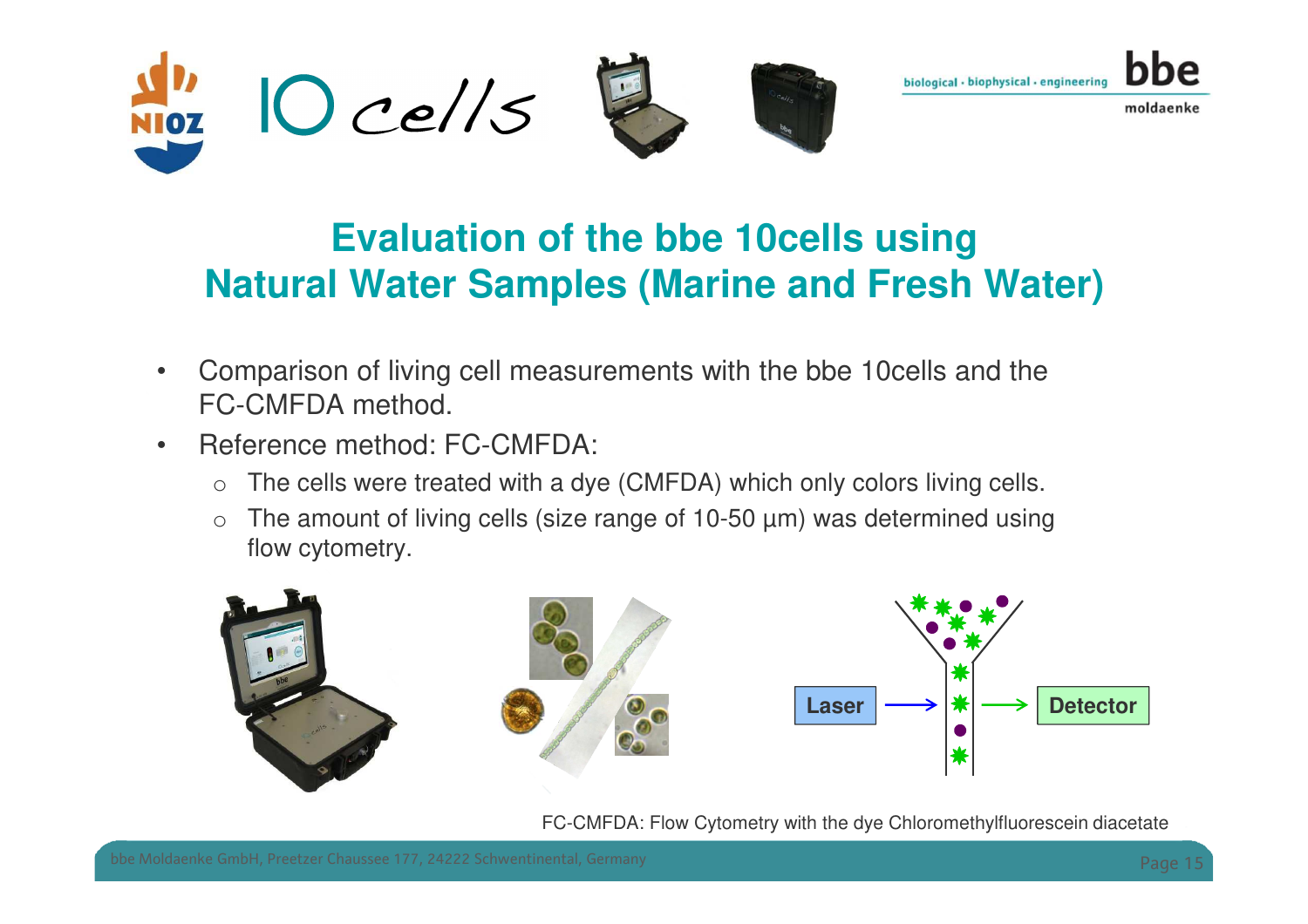

#### **Evaluation of the bbe 10cells usingNatural Water Samples (Marine and Fresh Water)**



The measuring results of the bbe 10cells correlate high-grade with those of the flow cytometry cell counting.

> FC-CMFDA: Flow Cytometry with the dyeChloromethylfluorescein diacetate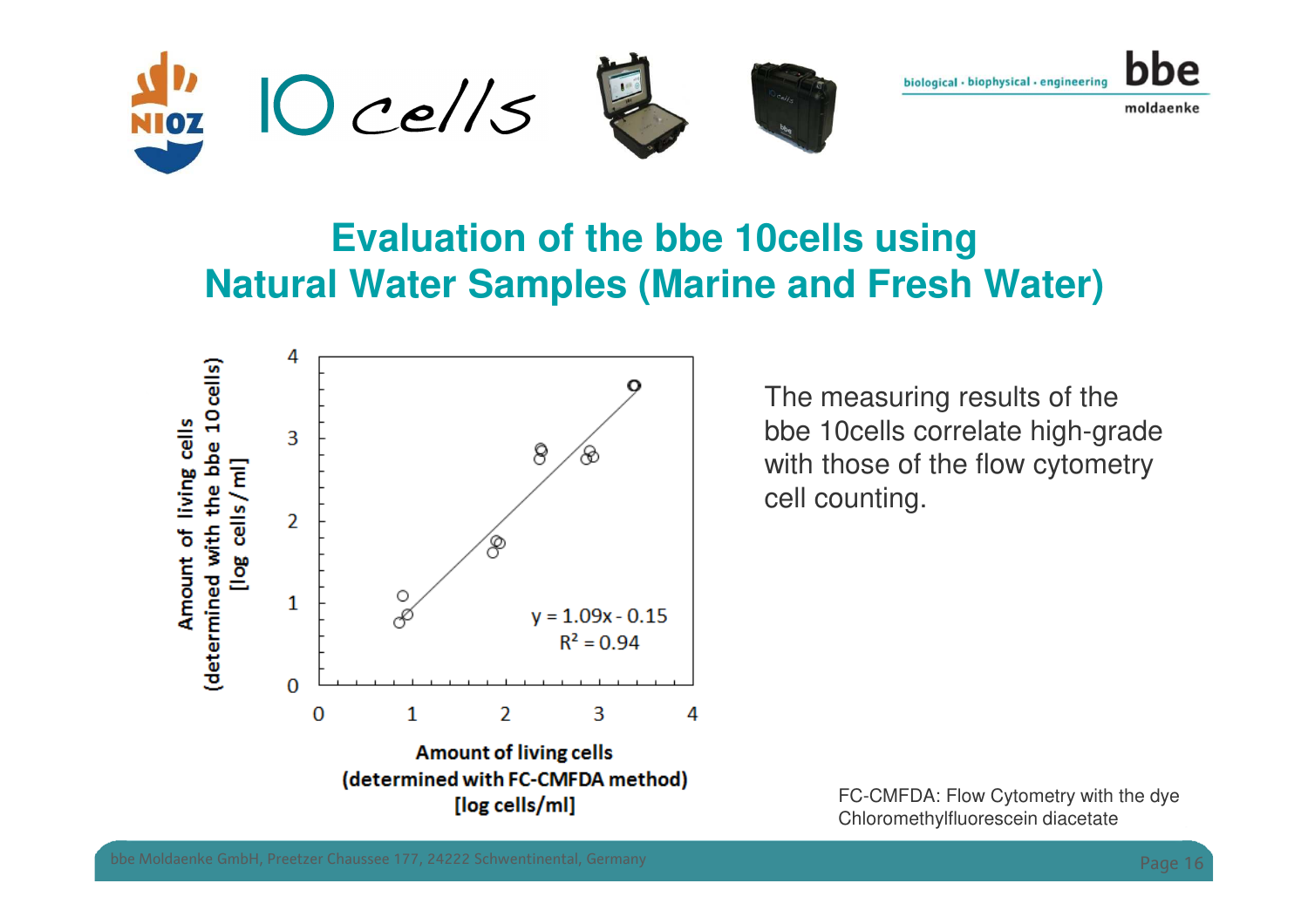







#### **Independent Study during the BALMAS Project about the Performance of the bbe 10cells**

- •Test water samples from the Adriatic Sea near Piran, Slovenia.
- $\bullet$  Reference method: microscope counting:
	- oThe cells were treated with a dye (FDA) which only colors living cells.
	- o The amount of living cells (size range of 10-50 µm) was determined using a counting chamber (SR) and an epifluorescence microscope.



SR: Sedgewick-Rafter; FDA: Fluorescein diacetate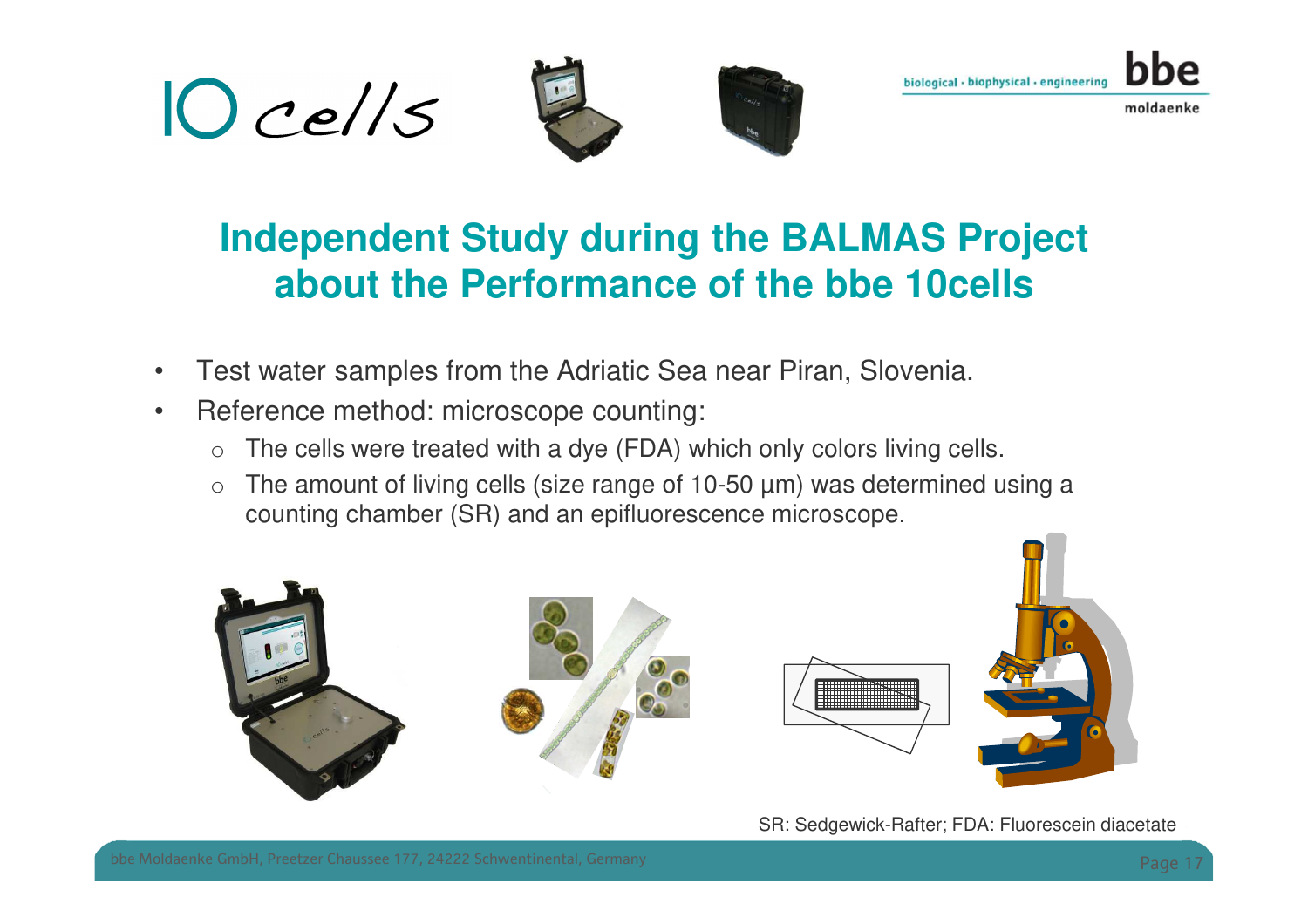









#### **Independent Study during the BALMAS Project about the Performance of the bbe 10cells**

medium: natural algae concentration

low: 10-fold dilutionhigh: 1:2 concentration via filtration highest: 1:4 concentration via filtration

Source: Gollasch, S., et al., Quantifying indicatively living phytoplankton cells in ballast water samples - recommendationsfor Port State Control, Marine Pollution Bulletien (2015), http://dx.doi.org/10.1016/j.marpolbul.2015.09.037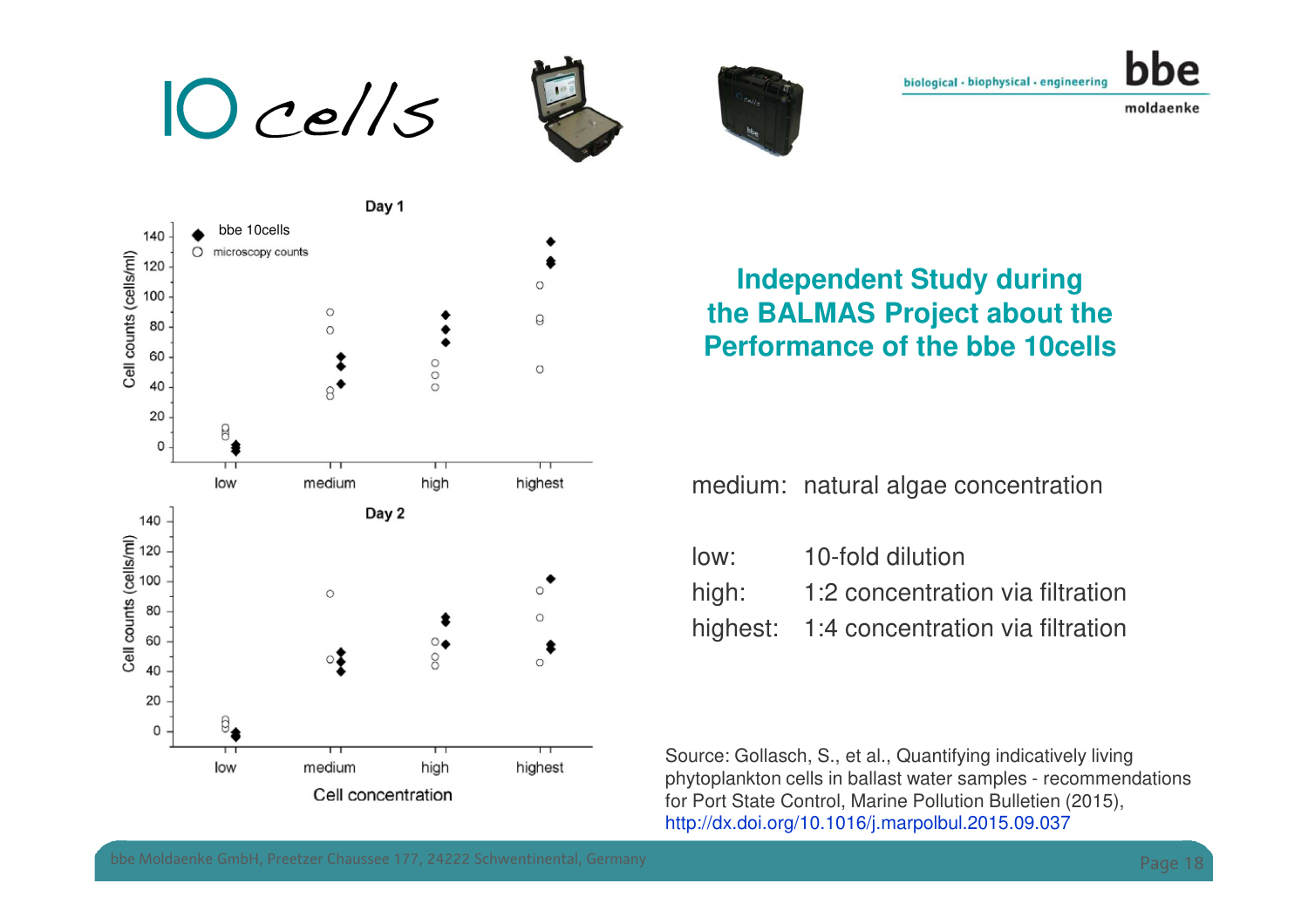







#### **Independent Study of the German Federal Maritime andHydrographic Agency about the Performance of the bbe 10cells**

- • Natural seawater (North Atlantic Ocean) and treated ballast water samples were tested.
- $\bullet$  Reference method: microscope counting:
	- oThe cells were treated with a dye (FDA) which only colors living cells.
	- o The amount of living cells (size range of 10-50 µm) was determined using a counting chamber (SR) and an epifluorescence microscope.



SR: Sedgewick-Rafter; FDA: Fluorescein diacetate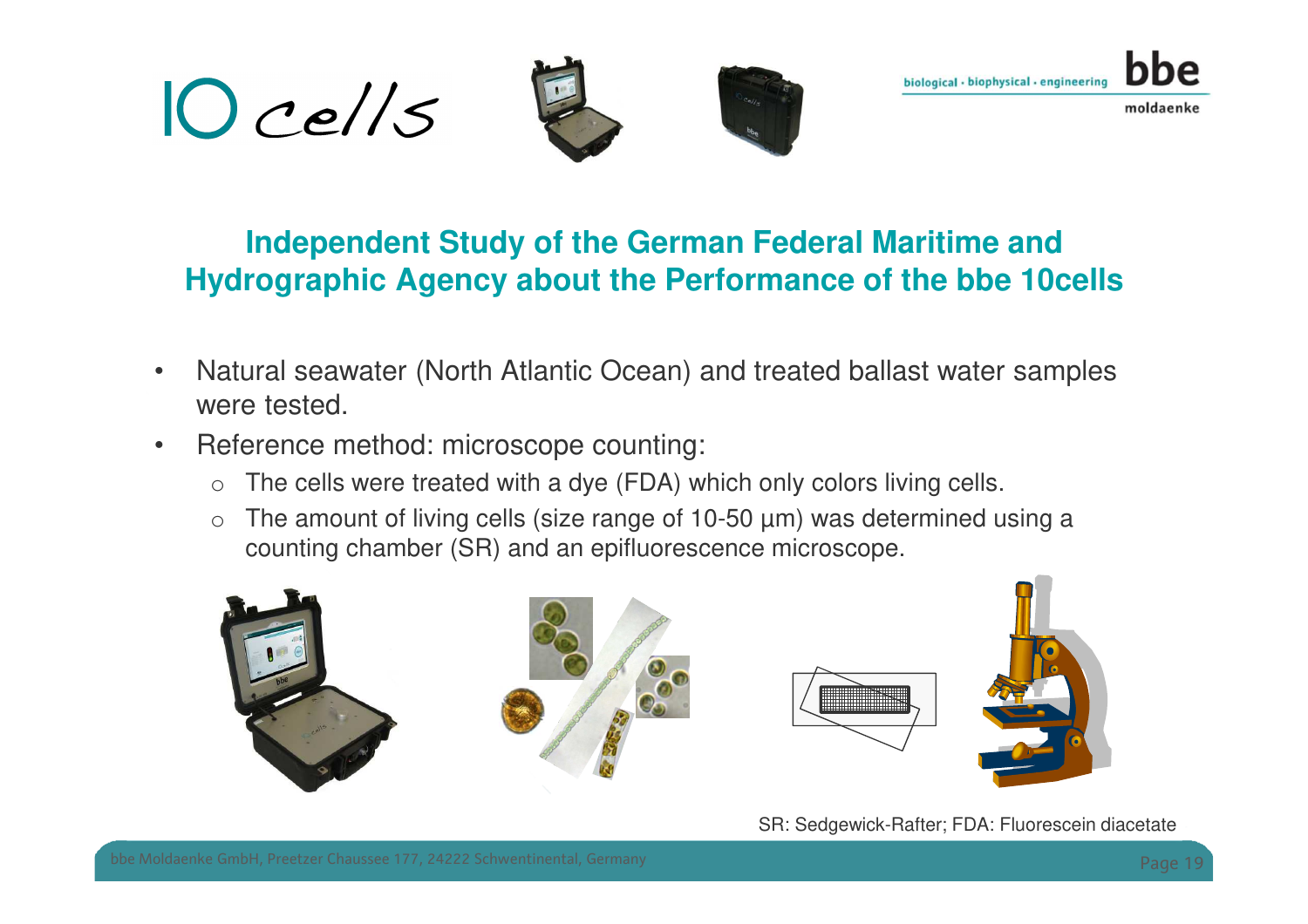$10$  cells







**cor = 0.92** 



**Independent Study of the German Federal Maritime and Hydrographic Agency about the Performance of the bbe 10cells**

|             | Red points: Samples that were treated<br>with the ballast water<br>treatment system |
|-------------|-------------------------------------------------------------------------------------|
| Solid line: | line of the best fit found using<br>Deming regression                               |
|             | Dashed line: line with the slope of 1                                               |

Source: Bradie, J. 2016. METEOR Voyage M116/2: Report on performance of ballast water collection and analysis devices. Prepared for BSH (German Federal Maritime and Hydrographic Agency) 130 pages.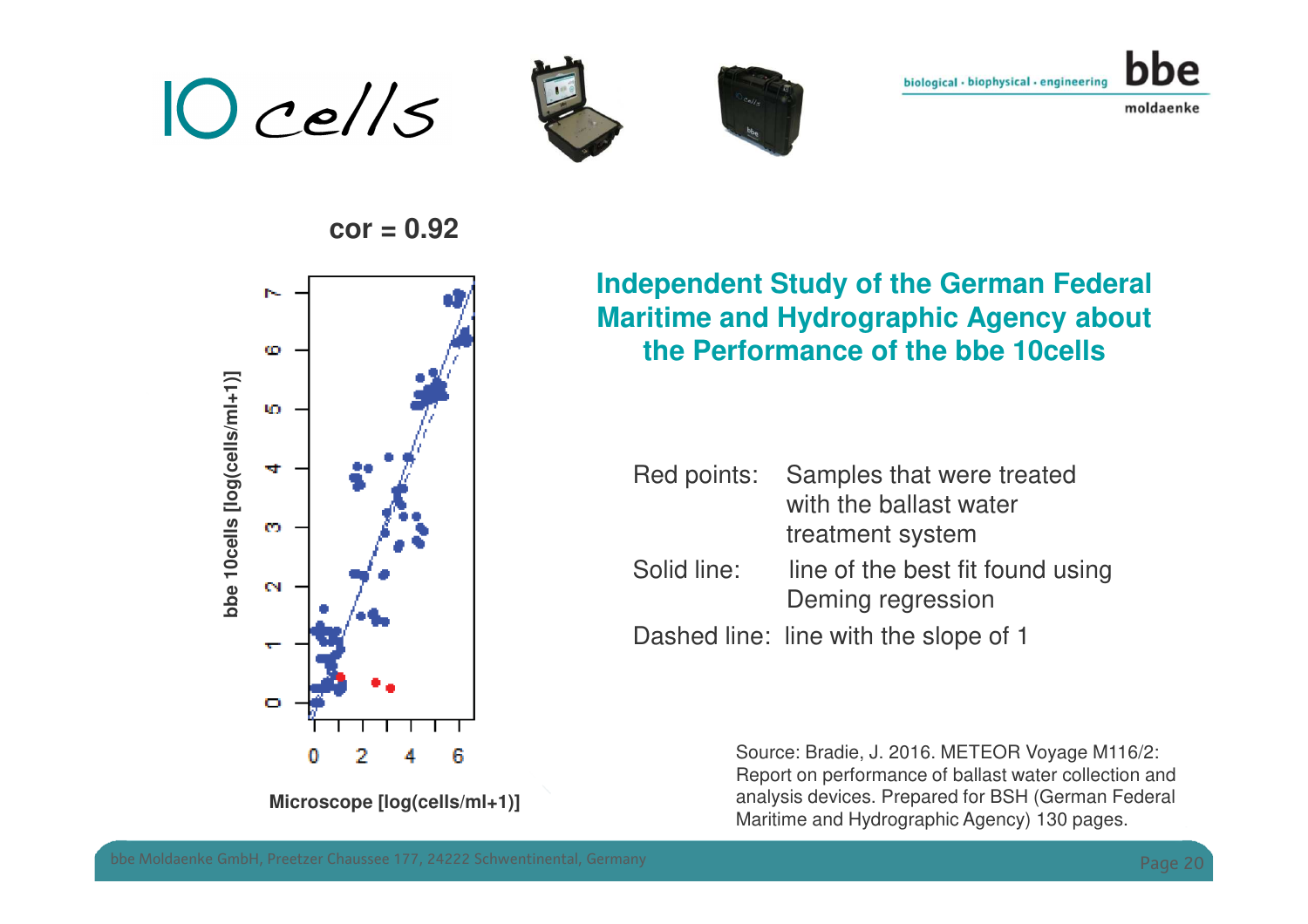







# **Features**

- •Very sensitive
- •Easy handling
- •Complete measurement below 1 minute
- •Mobile use
- •Robust

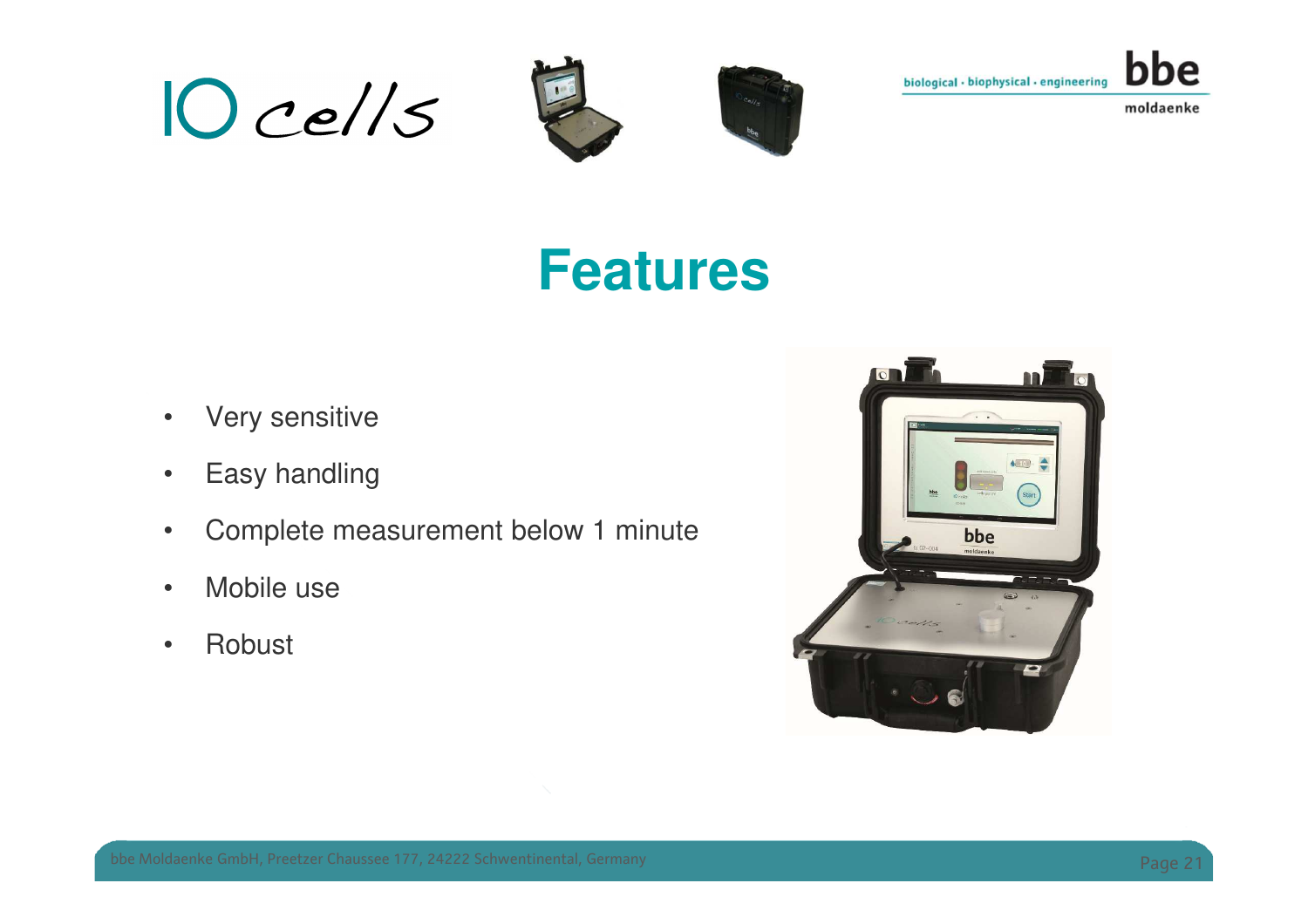







# **Conclusion**

 $\blacktriangleright$  Independent studies revealed the suitability of bbe 10cells for ballast water check.